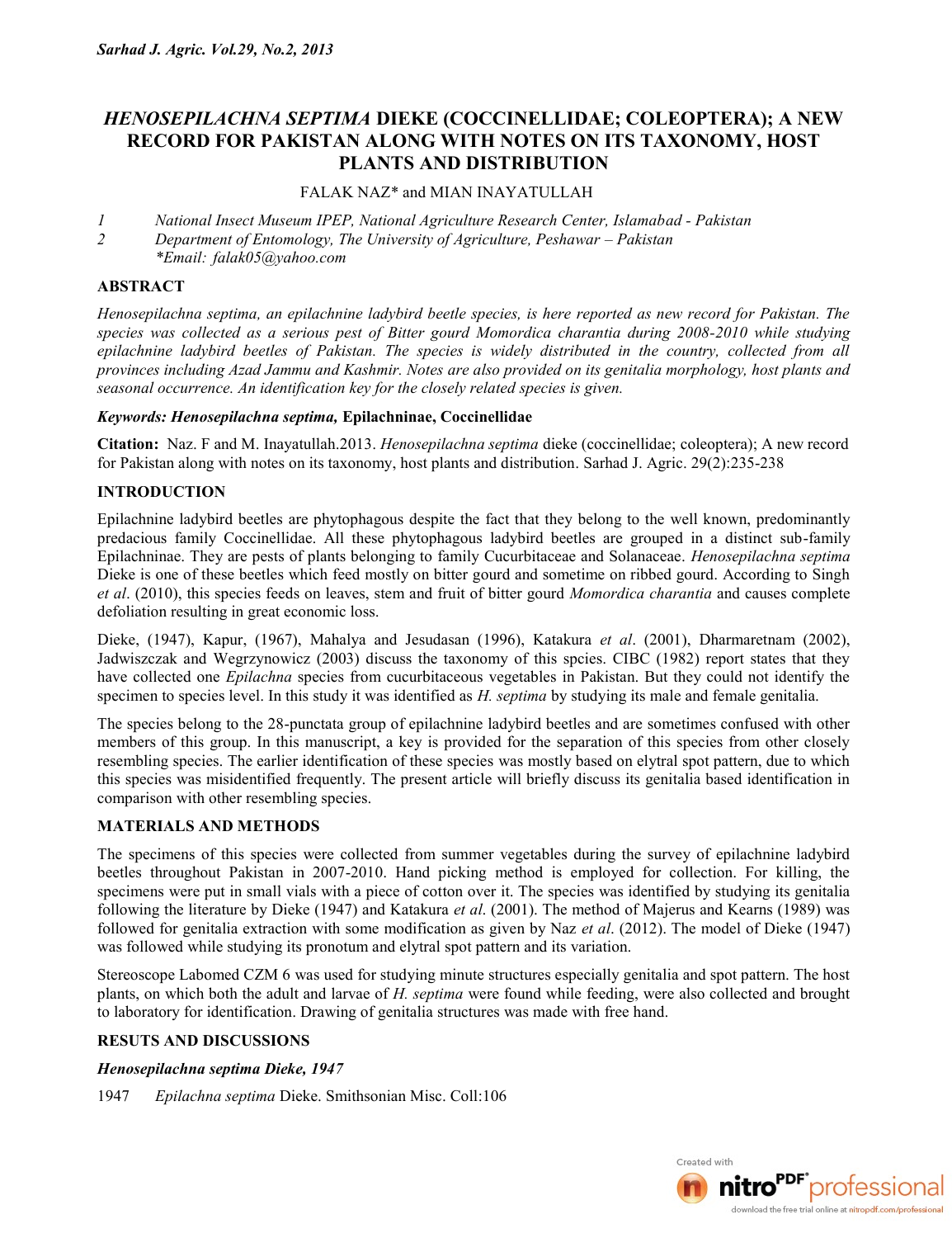- 1957 *Epilachna keiseri* Bielawiski: Verhandlungen der Naturforschenden Geselllschaft Basel, 68 (1): 73-76 (SynonymisedbyKapur, 1967).
- 1967 *Epilachna septima* (Dieke): Kapur, Proceedings of the National Institute of Sciences of India, 32 (3-4): 151.
- 1977 *Henosepilachna septima* (Dieke): Hoang, Revue d' Entomologie de 1' URSS, 56 (1): 99; Katakura *et al*, 2001, Tropics, 10 (3): 333; Jadwiszczak&Wegrzynowicz , 2003,World Catalogue of Coccinellidae Part-1 Epilachninae : 170.

*Material Examined:* 4 ♂ 4 ♀ Pak., Islamabad, Chak Shehzad 11. ix. 2008 (Falak Naz) (NIM): 2 ♀ Pak., Islamabad, Chak Shehzad 11. ix. 2008 (Falak Naz) (UAP);  $1 \nless 19$  Pak., Islamabad, NARC 20. viii. 2010 (Falak Naz) (UAP); 1 ♂ 1 ♀ Pak, NWFP, Peshawar, 16. ix. 2005 (Falak Naz) (NIM); 1 ♀ Pak., KP, D.I. Khan 14. xii. 2005 (Falak Naz) (NIM);  $1 \nless 1 \nless 2$  Pak., Islamabad, Chak Shahzad, 11. ix. 2007 (Falak Naz) (NIM);  $2 \nless 4 \nless 2$  Pak., Punjab, Norwal, Zafarwl, Karyal, 11. viii. 2010 (Waqas) (NIM);  $2 \uparrow 3$  º Pak, Punjab, Norwal, Zafarwal, Chicharwali, 16. viii. 2010 Leg: Waqas (NIM); 1 ♀ Pak, Punjab, Norwal, Sanyari, 20. viii. 2010 Leg: Waqas; 2 ♀ Pak., Punjab, Norwal, Zafarwal, Lessar, 13. viii. 2010 (Talha) (UAP); 5  $\vec{\triangle}$  4  $\hat{\triangle}$  Pak., Punjab, Norwal, Zafarwal, Lessar Koard, 20. viii. 2010 (Talha) (NIM);  $7 \text{ } \frac{3}{2}$  Pak., Punjab, Norwal, Zafarwal, Lohara, 20. viii. 2010 (Talha) (NIM);  $1 \text{ } \frac{3}{2}$  Pak., Punjab, Norwal, Zafarwal, Lohara, 20. viii. 2010 (Talha) (UAP); 4  $\circledcirc$  Pak., AJK, Kotli, Hollar, 15. x. 2010 (Aalia) (UP); 1  $\circledcirc$ Pak., AJK, Poonch, Abbaspur, 23. x. 2010 (Aalia) (UP);  $1 \text{ } \textcircled{1} 1 \text{ } \textcircled{2}$  Pak., KP, Buner, Karapa, 17. ix. 2011(Falak Naz) (NIM);  $1 \text{ } \mathcal{S}$  1  $\mathcal{Q}$  Pak., KP, Buner, Karapa, 17. ix. 2011(Falak Naz) (UAP); 4  $(\mathcal{S})$  Pak, KP, Peshawar, 1.x. 2011 (Falak Naz) (NIM).

#### *Taxonomy*

*Diagnosis:* Body highly convex, ground colour yellowish red, elytra mostly with 28 spots. Postcoxal line complete and subterminal (Fig.3). Compressed siphonal tip and thick basal knife edge of the median lobe in male genitalia are the distinguishing characters of this species.

*Size:* Male (n=8), 6.62± 0.12 mm; Female (n=9), 7.44± 0.10mm.

*Maculation:* Head without spots. Pronotum mostly 2 and 6 spotted (sometimes 4 and 7 spotted), spot 7 being hazy. Elytral spot pattern variable, however not so complicated like that of *H. vigintioctopunctata*. Mostly 14, 13 or 12 spotted, respectively. In 13 spotted, spot *a* or *b* is missing. The persistent spots are bigger than non-persistent ones. All the spots are away from suture and margin.

## *Male Genitalia (Fig. 1)*

Phalobase; Trabe and basal piece normal; median lobe with distinct basal knife edge, then straight for most of its length except apex, which gently bent in a hook, parameres long, thick with no distinct apical thorn, with short hairs on apex.. Siphon; normal but siphonal tip compressed on one side, tapering like nib.



**Fig. 1 Male genitalia of** *H. septima*

#### *Female Genitalia (Fig. 2)*

Genital plates have deep notch on inner side and overlap each other on notched portion. Plates sparsely pubescent on lower half. Sternite visible.

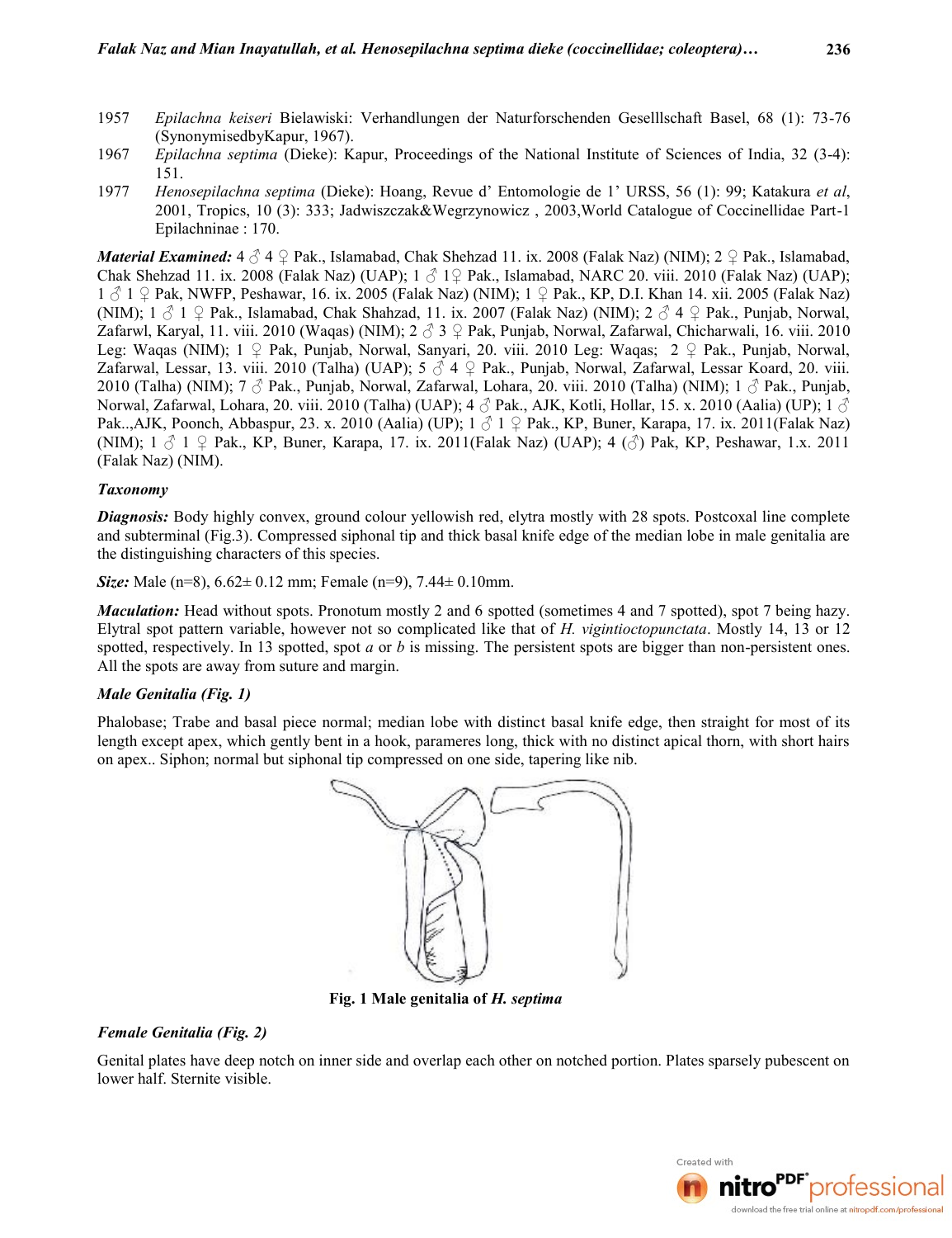

**Fig 2. Female genitalia of** *H. septima*



**Fig 3. Post coxal line of** *H. septima*

## **Key for the separation of** *H. septima* **from other 28-punctata species of Pakistan.**

- 1. Elytral tips angular; male genitalia with basal knife edge of the median lobe half the length of the latter, siphon slightly bent at the apex………………………………………………………..*H. vignitioctopunctata*
- 1'. Elytral tips rounded, male genitalia not as above…………………..……………………**2**
- 2. The persistent spot No. 4 of the elytra generally touching the external margin of the elytra; male genitalia with median lobe dentulate dorsally; siphon nearly straight at the apex…………………..*H. dodecastigma*
- 2'. The persistent spot No. 4 generally not touching the external margin of the elytra; male genitalia with median lobe not dentulate dorsally; apex of siphon sharply pointed on one side like a nib……*H. septima*

#### *Remarks:*

Both pronotal and elytral spot pattern exhibit variation like the other 28-spotted species, *H. vigintioctopunctata* and *H. dodecastigma,* but here the variation is not so complicated. In our specimens, we observed 30 % specimens with 14 elytral spots, 15 % with 13, 30 % with 12 and 25 % with 11 elytral spots respectively. Few specimens also have 10 and 7 spots. Dharmaretnam (2002) observed 13 different spot combinations in Baticaloa, Sri Lanka with 6 spots most abundant (56 %) followed by 8 spot pattern. Mahalya and Jesudasan (1996) observed 8-15 spots on each elytron in *H. septima* in India. They further stated that the elytral spot pattern is influenced by genetic factors as well as by environmental factors such as ambient temperature.